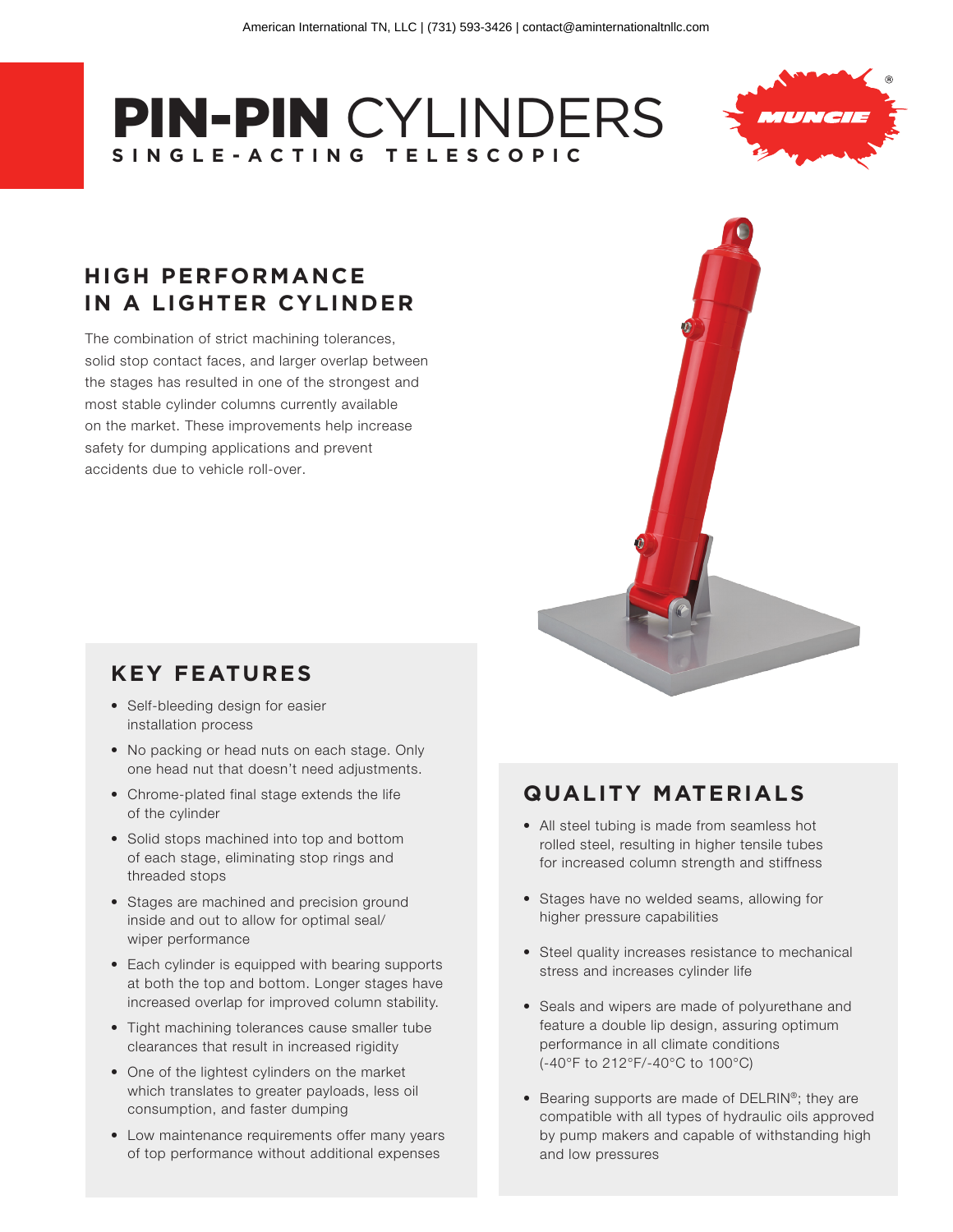

Note: Some options are limited to specific models; please contact customer service for more information.

#### **AVAILABLE MODELS (ENGLISH MEASUREMENTS: in., gal., lbs.) DIMENSIONS**

| Model No.   | <b>Stroke</b><br>Length (in.) | $A = Closed / Open$<br>Length (in.) | $B =$<br>Port to<br>Port (in.) | $C =$<br><b>Base Pin</b><br>Width (in.) | $D = Tub$<br>OD (in.) | <b>Stage Diameter (in.)</b><br>1/2/3/4/5 | <b>Gallons to</b><br><b>Extend</b> | Cylinder<br>Weight (lbs.) |
|-------------|-------------------------------|-------------------------------------|--------------------------------|-----------------------------------------|-----------------------|------------------------------------------|------------------------------------|---------------------------|
| 5-3-084-A00 | 85.91                         | 39.57 / 125.48                      | 20.3                           | 7.00                                    | 5.39                  | 4.57 / 3.86 / 3.11                       | 4.40                               | 179                       |
| 5-3-104-A00 | 103.23                        | 47.32 / 150.55                      | 28.3                           | 7.00                                    | 5.39                  | 4.57 / 3.86 / 3.11                       | 5.26                               | 220                       |
| 6-3-084-A00 | 84.02                         | 39.57 / 123.59                      | 20.3                           | 7.00                                    | 6.18                  | 5.31 / 4.57 / 3.86                       | 6.12                               | 189                       |
| 6-3-104-A00 | 102.28                        | 47.32 / 149.60                      | 28.3                           | 7.00                                    | 6.18                  | 5.31 / 4.57 / 3.86                       | 7.35                               | 255                       |
| 6-3-110-A00 | 109.61                        | 49.76 / 159.37                      | 30.8                           | 7.00                                    | 6.18                  | 5.31 / 4.57 / 3.86                       | 7.93                               | 278                       |
| 6-3-120-A00 | 118.35                        | 52.48 / 170.83                      | 33.5                           | 7.00                                    | 6.18                  | 5.31 / 4.57 / 3.86                       | 8.55                               | 280                       |
| 6-3-126-A00 | 126.02                        | 54.96 / 180.98                      | 36.0                           | 7.00                                    | 6.18                  | 5.31 / 4.57 / 3.86                       | 9.18                               | 300                       |
| 6-3-130-A00 | 128.46                        | 55.75 / 184.21                      | 36.0                           | 7.00                                    | 6.18                  | 5.31 / 4.57 / 3.86                       | 9.24                               | 300                       |
| 6-3-140-A00 | 140.00                        | 59.80 / 199.80                      | 40.6                           | 7.00                                    | 6.18                  | 5.31 / 4.57 / 3.86                       | 10.19                              | 329                       |
| 7-3-110-A00 | 109.69                        | 49.92 / 159.61                      | 30.8                           | 8.23                                    | 6.93                  | 6.06 / 5.31 / 4.57                       | 10.62                              | 303                       |
| 7-4-135-A00 | 135.67                        | 47.67 / 183.43                      | 27.6                           | 8.23                                    | 6.93                  | 6.06 / 5.31 / 4.57 / 3.86                | 11.49                              | 330                       |
| 7-4-156-A00 | 157.68                        | 52.91 / 210.59                      | 33.5                           | 8.23                                    | 6.93                  | 6.06 / 5.31 / 4.57 / 3.86                | 13.43                              | 365                       |
| 7-4-161-A00 | 162.99                        | 55.39 / 218.38                      | 36.5                           | 8.23                                    | 6.93                  | 6.06 / 5.31 / 4.57 / 3.86                | 14.14                              | 374                       |
| 7-4-167-A00 | 167.01                        | 55.39 / 222.40                      | 36.5                           | 8.23                                    | 6.93                  | 6.06 / 5.31 / 4.57 / 3.86                | 14.44                              | 374                       |
| 8-4-170-A00 | 168.98                        | 56.65 / 225.63                      | 36.7                           | 9.49                                    | 7.87                  | 6.85 / 6.06 / 5.31 / 4.57                | 19.15                              | 467                       |
| 8-5-169-A00 | 168.94                        | 47.95 / 216.89                      | 28.4                           | 9.49                                    | 7.87                  | 6.85 / 6.06 / 5.31 / 4.57 / 3.86         | 16.87                              | 425                       |
| 8-5-190-A00 | 188.98                        | 53.98 / 242.96                      | 32.1                           | 9.49                                    | 7.87                  | 6.85 / 6.06 / 5.31 / 4.57 / 3.86         | 18.70                              | 464                       |
| 8-5-220-A00 | 219.92                        | 59.88 / 279.80                      | 39.1                           | 9.49                                    | 7.87                  | 6.85 / 6.06 / 5.31 / 4.57 / 3.86         | 21.74                              | 531                       |
| 8-5-235-A00 | 235.00                        | 64.53 / 299.53                      | 44.9                           | 9.49                                    | 7.87                  | 6.85 / 6.06 / 5.31 / 4.57 / 3.86         | 23.34                              | 584                       |
| 8-5-250-A00 | 246.89                        | 68.35 / 315.24                      | 44.9                           | 9.49                                    | 7.87                  | 6.85 / 6.06 / 5.31 / 4.57 / 3.86         | 24.53                              | 588                       |
| 8-5-265-A00 | 265.83                        | 69.72 / 335.55                      | 48.7                           | 9.49                                    | 7.87                  | 6.85 / 6.06 / 5.31 / 4.57 / 3.86         | 26.35                              | 620                       |
| 8-5-285-A00 | 285.98                        | 75.87 / 361.85                      | 56.8                           | 9.49                                    | 7.87                  | 6.85 / 6.06 / 5.31 / 4.57 / 3.86         | 29.55                              | 690                       |

Notes: All cylinders MAX pressure: 2,750 PSI due to NPT ports (rated MAX pressure 2,900 PSI)